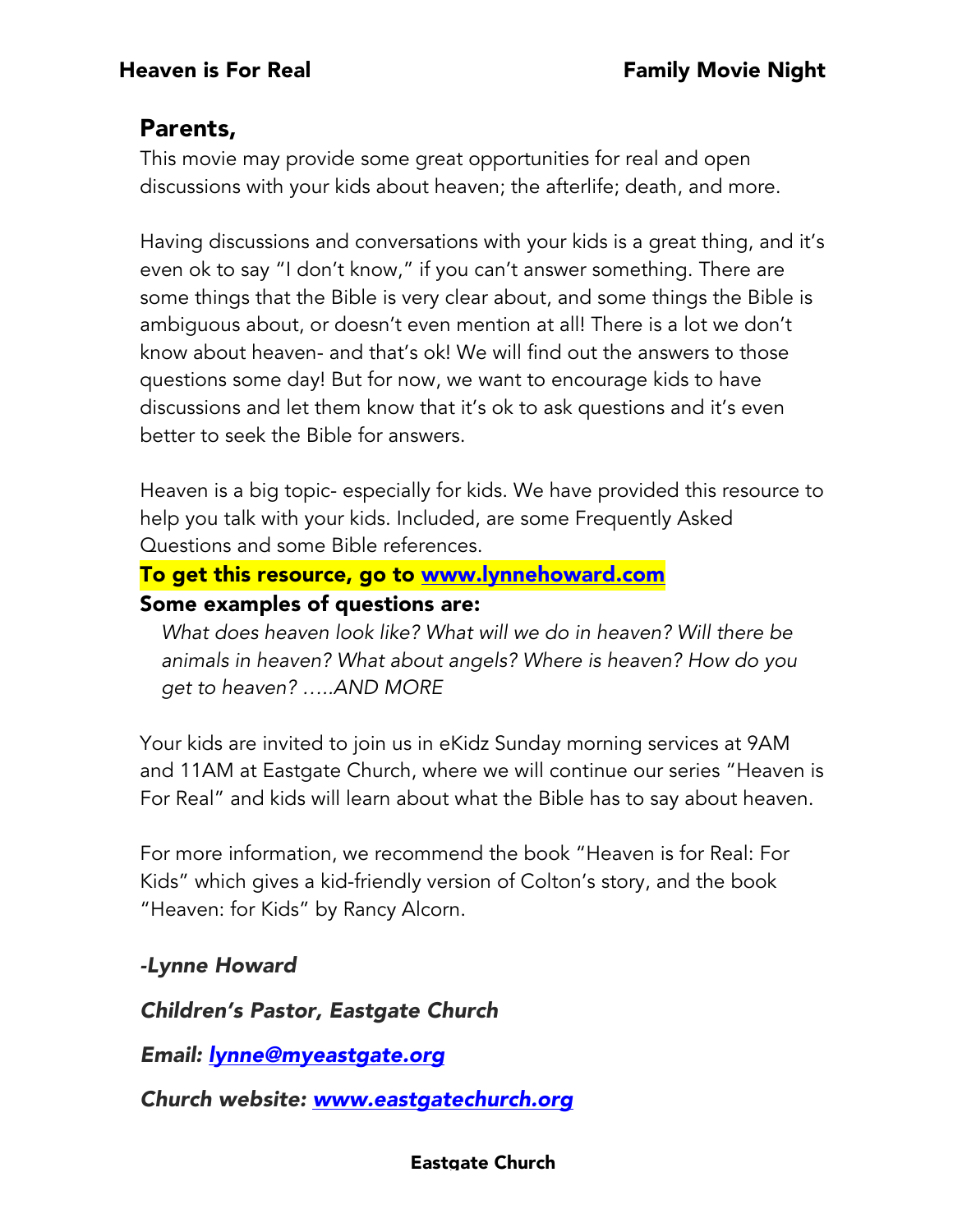# *Frequently Asked Questions*

#### Is heaven a real place?

Yes! The Bible talks about heaven, and uses these words to describe it: "City," "Paradise," a "Garden," the "Father's House with many mansions," a "Resting Place," the "Kingdom of God," a "Heavenly Country," "The Kingdom of Heaven."

#### What does heaven look like?

The Bible describes Heaven is a very beautiful place with lots of colors and jewels streets of gold. In the movie, Colton said that heaven had colors the eyes haven't even seen before. (Revelation 4:3-8 Revelation 21:21-24)

#### Are animals in heaven?

The Bible does talk about animals being in heaven (Isaiah 65:25; Revelation 6:2-8). The Bible talks about angels riding horses and horse-drawn chariots, as well as wolves lying down and resting in peace together with lambs. In the movie, Colton says that he saw many different kinds of animals in heaven.

#### How do you get to heaven?

John 14:6 says "I am the way, the truth, and the life. No one gets to the Father, except through me." If you trust in Jesus and give your life to Him to let Him forgive your sins and make you new; you will spend eternity in heaven with God! (John 3:16).

#### Will we have a body?

Philippians 3:20-21 tells us that Jesus Christ will transform our bodies to be like His. This tells us that we will possess a new body full of Christ's power and glory.

#### What will we do in Heaven?

While the Bible does not tell us in full detail what will take place in heaven, but it does say that we will worship and serve God. (Revelation 22:3 & Revelation 7:15).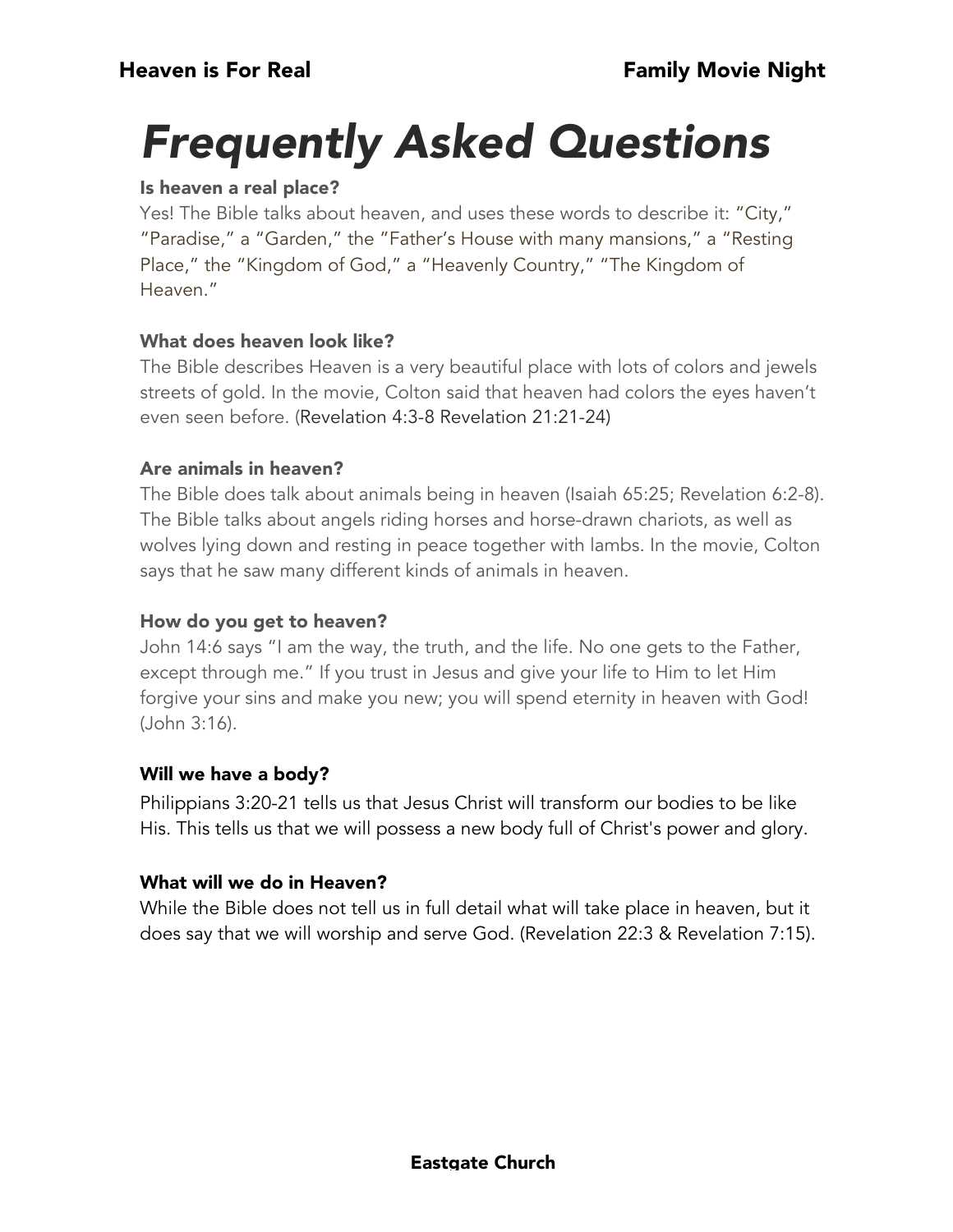#### Will kids go to school in heaven?

While Colton said in the movie that kids will go to school, we don't know the answer to this question, because the Bible doesn't talk about kids going to school in heaven. It DOES say that there will be no sadness or pain in heaven (Revelation 21:4), so if there IS school for kids, it won't make them sad!

### What about the children who die before they can understand the concept of God and His Son?

We believe, and many churches also teach, in the principle of the age of accountability which means children are not held accountable for their sin until they understand sin, forgiveness, and judgment. (John 16:7-11) We also believe that God has a special love for children, and believe that He longs for children to be with Him (Matthew 19:13-15).

#### Will there be angels in heaven?

The Bible talks a lot about angels in heaven. The Bible does not say that people BECOME angels in heaven; it says that angels are specially created by God. (Psalms 33:6; Psalm 148:2,5; Isaiah 40:26; Ephesians 3:9-10; Revelation 10:6)

#### Will we know people in heaven?

In the movie, Colton recognizes people in heaven. The Bible does point to the fact that people will know each other in heaven (Matthew 17:3-4; 1 Thessalonians 4:17).

#### Where is heaven?

In Revelation 21:1-7 says, "Then I saw a new heaven and a new earth, for the first heaven and the first earth had passed away, and the sea was no more. And I saw the holy city, New Jerusalem, coming down out of heaven from God." We don't know exactly WHERE heaven is, but we do know that it is real.

#### Is heaven scary? What about death?

Sometimes, talking about heaven is scary for kids. It's important to remind them that heaven is a beautiful, wonderful place. It is going to be amazing, and we are going to love it there! It is not scary. Hopefully, we won't get to know what heaven is like for a long time, but the truth is, sometimes people really DO die, and it's not sad for those who love God, because they are having a blast in heaven, and they aren't sad or hurting. Talking about death can be sad or scary for kids, but it is a reality of life, and even if they haven't known someone yet who has passed